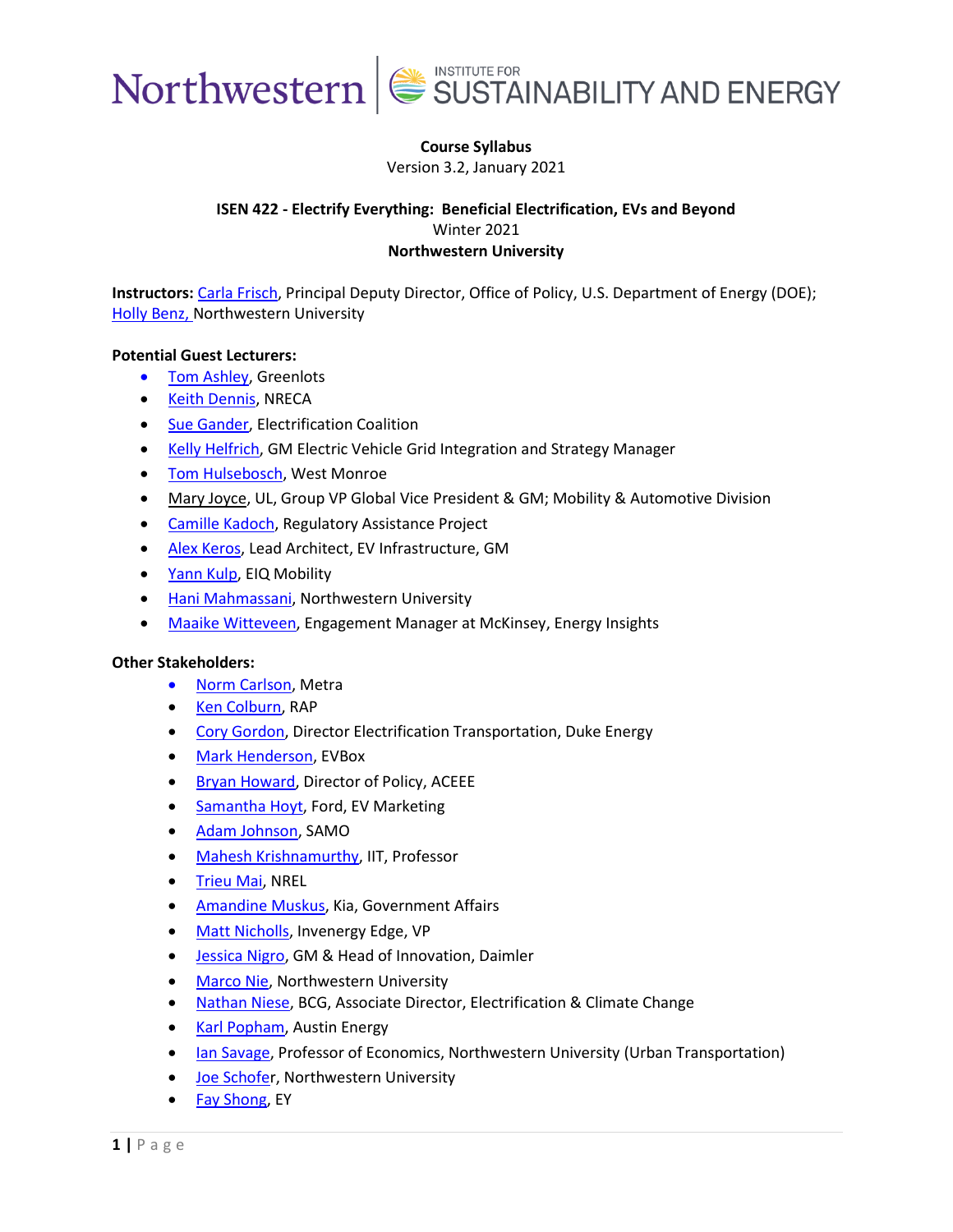

- [Karen Smilowitz,](http://users.iems.northwestern.edu/~smilo/) IEMS Professor, Northwestern University (Logistics)
- [Qi Zhu](https://www.mccormick.northwestern.edu/research-faculty/directory/profiles/zhu-qi.html) , Northwestern University

### **Teaching Assistant:** None

**Class Timing:** Winter Quarter 2021, January 4 – March 12, 2021; Finals from March 15-19, 2021; Tuesday (in-person) & Thursday (remote) from 3:30pm-5pm CT; 3 hours of instruction per week; first two weeks of class are remote due to mandatory quarantine; Other courses should be 50%+ in person (assuming COVID conditions allow)

**Office Hours:** By appointment

### **Course Synopsis**

This class introduces the concept of beneficial electrification -- the idea that switching from fossil energy to electricity in transportation and buildings holds tremendous potential to dramatically increase grid flexibility, reduce total household and business energy costs, and reduce air pollution and greenhouse gas emissions. We will explore the emerging state of electricity consumption and review how it relates to changing transportation markets.

#### **Course Goals**

- Build a foundation of understanding about beneficial electrification & its impact on energy markets
- Set a baseline knowledge level about electric vehicle technology, products and EV charging
- Understand the opportunities and risks associated with the emerging trends around beneficial electrification, electric vehicles, electric vehicle charging infrastructure, and impacts to popular services such as ridesharing and emerging technologies such as autonomous vehicles.

Students interested in energy, new technology and transportation should consider this course. It will also appeal to students intrigued by material market shifts that will impact greenhouse gas emissions and global warming Those who may want to explore a career in transportation, sustainability and energy should find the course helpful in preparing for many types of professions across disciplines.

Students will be exposed to topics such as evolving business models, GHG emissions, vehicle supply change, the electric grid, electrification options and EV technology. A common theme throughout the quarter will be the changing nature of the electric grid and the demands of the users of the grid. It will be up to participants to identify emerging issues and an opportunities associated with this evolution and their impact on society. This will *not* be a course grounded in heavy technical economic and financial analysis or market theory. You will not need an academic background in engineering or materials science to understand the topics of the class.

Because students are not expected to have previous knowledge of these topics, the reading list is significant. Students are expected to complete readings prior to class. Please refer to the reading list for primary texts that will be used for the class. There will also be supplemental readings, including articles and essays, that will be provided by the instructor. As part of the class, we will have a series of guest panels and lectures by business professionals from a variety of major players in the electrification and EV spaces, including car manufacturers, EV charging companies, utilities, rideshare / car share companies and software businesses. Speakers will include engineers, utility professionals, startup CEOs and other business executives.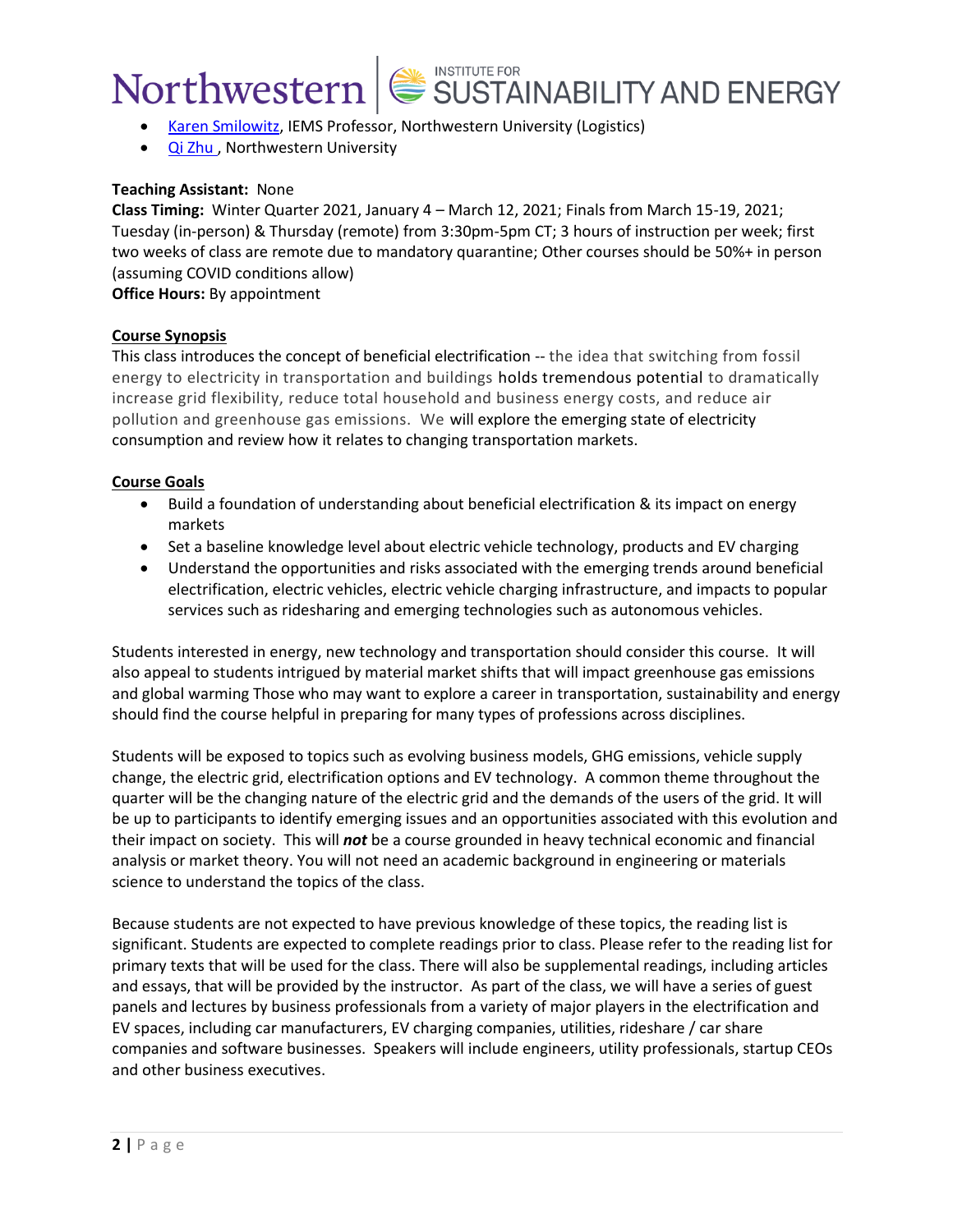

#### **Readings**

See the weekly view below

#### **Course Grading:**

| Area                          | Weighting                                                                                                                                                                                                                                                                                                    | <b>Timing</b>                      |
|-------------------------------|--------------------------------------------------------------------------------------------------------------------------------------------------------------------------------------------------------------------------------------------------------------------------------------------------------------|------------------------------------|
| <b>Class Participation</b>    | 20%                                                                                                                                                                                                                                                                                                          | Ongoing                            |
| Papers (x2) roughly 3-5 pages | 40% (20% for each paper)                                                                                                                                                                                                                                                                                     | Week #3, #7                        |
| Final Paper & Presentation    | 40% (20% on paper, 20% on presentation)<br>What are the risks and opportunities<br>associated with driving a single aspect of<br>electrification? [choose one of electricity,<br>transportation, buildings, or industry and at<br>least one of technology, policy, or finance]<br>Teams will be 3-4 students | Week #10 and<br><b>Finals Week</b> |
| <b>Total</b>                  | 100%                                                                                                                                                                                                                                                                                                         |                                    |

#### **Grading Policy:**

- 10% will be deducted from late homework assignments turned in within 24 hours of the deadline. 50% will be deducted from late homework assignments that are more than 24 hours but less than 7 days late. No credit will be given for homework turned in more than 7 days after the deadline. -All questions and problems regarding grades must be presented in writing within one week after the test, homework, or project has been returned.
- Grades will be assigned based on all the work you have completed during the quarter using the following scale:

| A     | 93.333 to 100    |    | 73.333 to 76.666 |
|-------|------------------|----|------------------|
| A-    | 90.000 to 93.333 | C- | 70.000 to 73.333 |
| $B+$  | 86.666 to 90.000 | D+ | 66.666 to 70.000 |
| B     | 83.333 to 86.666 | D  | 63.666 to 66.666 |
| $B -$ | 80.000 to 83.333 | D- | 60.000 to 63.333 |
| $C+$  | 76.666 to 80.000 |    | <60.000          |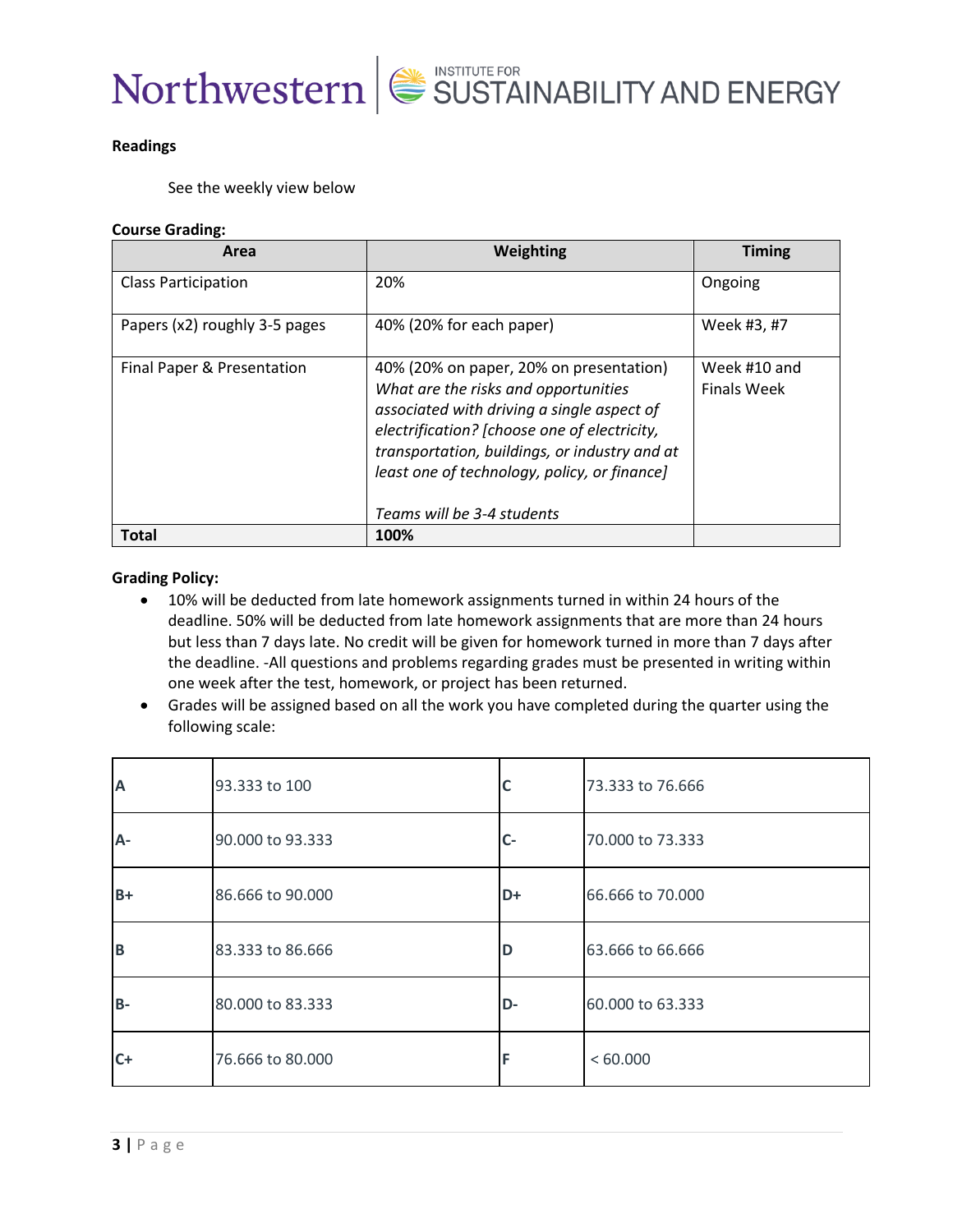![](_page_3_Picture_0.jpeg)

![](_page_3_Picture_1.jpeg)

#### **Expectations for Class Participation**

Being prepared for class is about more than just showing up, it's also about making sure you've completed the readings, homework, etc. so that you are able to make thoughtful contributions during class. Sitting silently and/or being unprepared can damage your participation grade. When in a virtual class, we expect students to keep their camera and mute on as much as possible. When in the classroom, we expect students to keep their phones off and put away (unless required for the mic app).

#### **DRAFT Class Schedule – January 4, 2021 – March 12, 2021 (Finals March 15 - 19,2021)**

| <b>Weekly Topic</b>                                                                                            | <b>Description</b>                                                                                                                                                                                                                                                                                                                                                                                                                  |                                                                                                                                                                                                                                                                                                                                                                      |
|----------------------------------------------------------------------------------------------------------------|-------------------------------------------------------------------------------------------------------------------------------------------------------------------------------------------------------------------------------------------------------------------------------------------------------------------------------------------------------------------------------------------------------------------------------------|----------------------------------------------------------------------------------------------------------------------------------------------------------------------------------------------------------------------------------------------------------------------------------------------------------------------------------------------------------------------|
| 1: Fundamentals<br>of Beneficial<br>Electrification<br>Week of Jan 4,<br><b>2021 (REMOTE)</b>                  | <b>Course Introduction and Expectations</b><br>$\bullet$<br>Fundamentals and definition of<br>$\bullet$<br><b>Beneficial Electrification (BE)</b><br>Context for GHG reduction<br>$\bullet$<br>Brief history of US electrification<br>$\bullet$<br>Overview of electrified market today<br>$\bullet$<br>and in future<br>Carla Frisch, Rocky Mountain Institute<br><b>REMOTE</b>                                                    | Key business models & stakeholders in BE<br>$\bullet$<br>Utility readiness for increased<br>$\bullet$<br>electrification<br>Current electric utility barriers requiring<br>$\bullet$<br>resolution<br>Role of rural cooperatives<br>$\bullet$<br>Guest Speaker: Keith Dennis, National Rural<br><b>Electric Cooperative Association - Confirmed</b><br><b>REMOTE</b> |
| Week 1 reading (read before class):                                                                            |                                                                                                                                                                                                                                                                                                                                                                                                                                     |                                                                                                                                                                                                                                                                                                                                                                      |
| $\bullet$<br>$\bullet$                                                                                         | Environmentally Beneficial Electrification: Electricity as the End-Use Option, The Electricity Journal<br>Environmentally Beneficial Electrification: The Dawn of 'Emissions Efficiency,' The Electricity Journal<br>Quick reporter summary of the journal articles: David Roberts, Vox.<br>https://www.vox.com/2016/9/19/12938086/electrify-everything<br>Optional: Listen to Ezra Kline show podcast, Saul Griffith episode, 2019 |                                                                                                                                                                                                                                                                                                                                                                      |
| 2: Impact of<br>electrification:<br>GHGs, air<br>pollution, jobs,<br>costs Week of<br>Jan 11, 2021<br>(REMOTE) | What are the practical changes and<br>$\bullet$<br>challenges across systems, including in<br>transportation, buildings, and industry?<br>Scale, regional impacts, grid<br>$\bullet$<br>implications<br><b>Technology readiness</b><br>$\bullet$<br>Stakeholder perspectives<br>$\bullet$<br>Jobs and equity considerations<br>$\bullet$<br>Carla Frisch, Rocky Mountain Institute<br><b>REMOTE</b>                                 | Stakeholders & Incentives - Who cares<br>$\bullet$<br>about carbon / GHG? Why? anyone<br>opposed to BE? Who and why?<br><b>Barriers - What are the challenges</b><br>$\bullet$<br>associated with beneficial electrification?<br><b>Guest Speaker: Camille Kadoch, Regulatory</b><br><b>Assistance Project - Confirmed</b><br><b>REMOTE</b>                          |
| <b>Week 2 reading:</b>                                                                                         | what a major study on this topic entails. In particular, open up the technical report under Demand-Side<br>Scenarios (that one has a recording if you prefer to listen) and the technical report under Methods for<br>Supply-side Scenarios<br>https://www.usepergviobs.org/ Quick look fact sheet and click through the state-by-state man                                                                                         | NREL. Electrification Futures Study, 2018. Specifically, click through some of this material to get a feel for                                                                                                                                                                                                                                                       |

- <u>/www.usenergyjobs.org/</u> Quick look <u>fact sheet</u> and click through the state-by-state map
- Skim for perspective: Saul Griffith and Sam Calisch [Mobilizing for a zero carbon America:](https://www.rewiringamerica.org/jobs-report) Jobs, jobs, jobs, [and more jobs. A Jobs and Employment Study Report](https://www.rewiringamerica.org/jobs-report)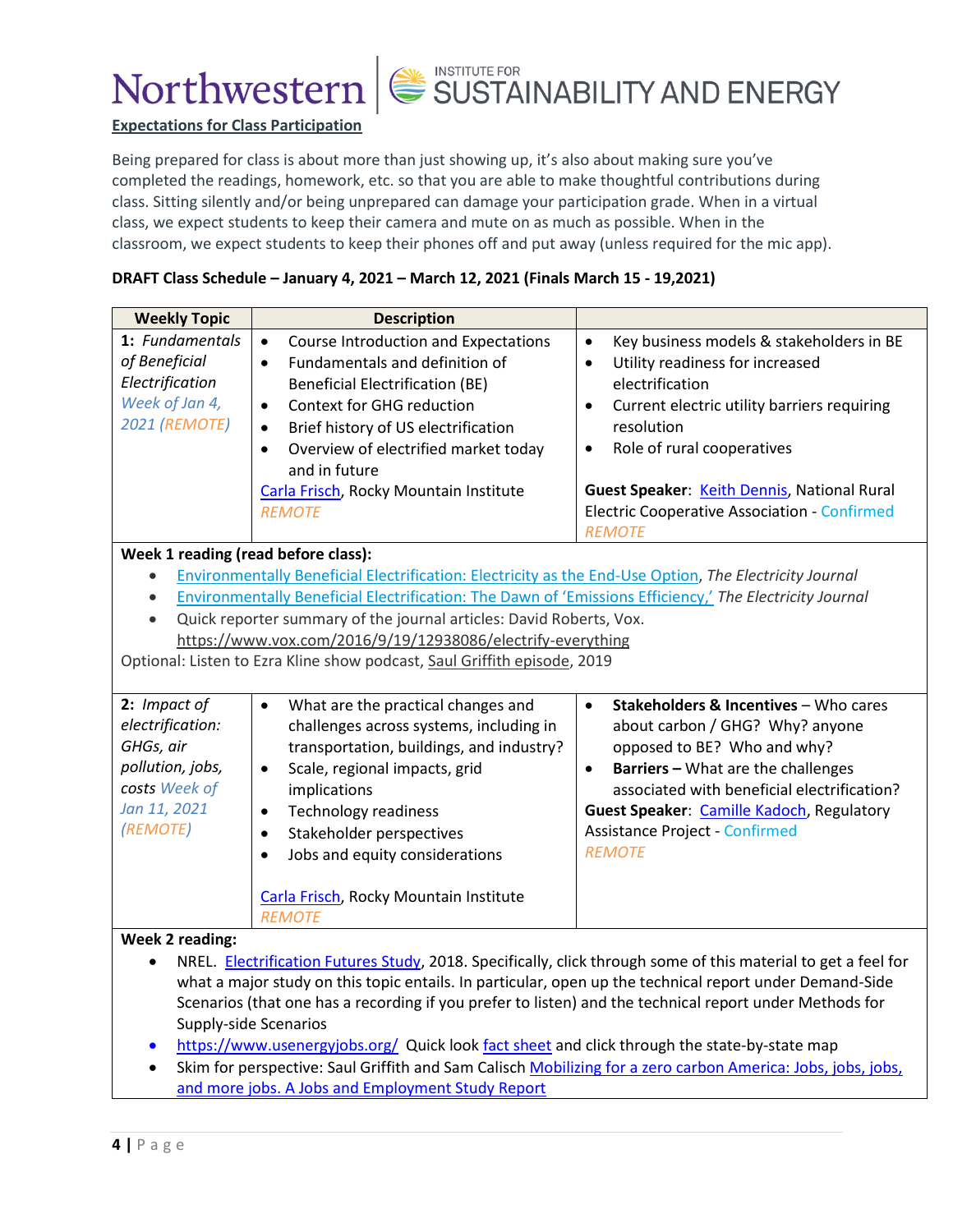|                                                                                                                         | Optional: State-Based Policies To Build A Cleaner, Safer, More Equitable Economy - A Policy Toolkit                                                                                                                                                                                                                                                                                                                                 |                                                                                                                                                                                                                                                                                                                                                                                                                                                                                                                                                                                                                                                                                                                               |
|-------------------------------------------------------------------------------------------------------------------------|-------------------------------------------------------------------------------------------------------------------------------------------------------------------------------------------------------------------------------------------------------------------------------------------------------------------------------------------------------------------------------------------------------------------------------------|-------------------------------------------------------------------------------------------------------------------------------------------------------------------------------------------------------------------------------------------------------------------------------------------------------------------------------------------------------------------------------------------------------------------------------------------------------------------------------------------------------------------------------------------------------------------------------------------------------------------------------------------------------------------------------------------------------------------------------|
| 3: The Ingredient<br>Parts for<br><b>Beneficial</b><br>Electrification<br>Week of Jan 18,<br>2021 (IN<br><b>PERSON)</b> | How and where has this transformation<br>$\bullet$<br>occurred successfully?<br><b>Business models</b><br>$\bullet$<br>Utility readiness for increased<br>$\bullet$<br>electrification<br>Barriers to electrification<br>Carla Frisch, Rocky Mountain Institute<br>In-Person (Holly can also attend in person)<br>Guest Speaker: Tom Hulsebosch, West<br>Monroe - Confirmed<br>Form teams for final presentation by end of<br>class | What does it take to "Electrify Everything"<br>$\bullet$<br>from a policy perspective?<br>What investment or conditions were<br>$\bullet$<br>required to achieve "full electrification"?<br>What is the role of policy? What should be<br>$\bullet$<br>considered?<br>Investment and Tax Credits / Reinstate<br>$\circ$<br>the advanced manufacturing tax credit<br>from ARRA to support domestic<br>manufacturing<br>Performance Based Rate making<br>$\circ$<br>Offer federal debt financing for utilities<br>$\circ$<br>Shore up worker pension and<br>$\circ$<br>healthcare funding through the coal<br>Increase DOE, DOI, FERC, and state<br>$\circ$<br>programs for BE<br>Carla Frisch, Rocky Mountain Institute REMOTE |
| $\bullet$<br>٠<br>4: The Evolution                                                                                      | ERPI National Electrification Assessment Read at least the Executive Summary. You may also find Section 5<br>"Actions to realize the full benefits of efficiency electrification" useful<br>for-long-term-gain-epri-assesses-expanding-us-electrificat/521496/<br>Optional refresh from past classes: Bakke, Gretchen. The Grid. Reprint, July 11, 2017, Selected chapters.<br>How has transportation evolved for<br>$\bullet$      | Quick ERPI study summary from a reporter's perspective: https://www.utilitydive.com/news/short-term-pain-<br>What is the future of Rail, Sea, Air and<br>$\bullet$                                                                                                                                                                                                                                                                                                                                                                                                                                                                                                                                                            |
| of Transportation<br>Week of Jan 25,<br>2021 (IN<br><b>PERSON)</b>                                                      | Rail, Sea, Air and Road?<br>Holly Benz, Northwestern University<br>In-Person                                                                                                                                                                                                                                                                                                                                                        | Road? How has COVID changed the<br>trajectory?<br>Guest Speaker: Hani Mahmassani,<br>Northwestern University (Q&A after students<br>watch pre-recorded talk)                                                                                                                                                                                                                                                                                                                                                                                                                                                                                                                                                                  |
|                                                                                                                         |                                                                                                                                                                                                                                                                                                                                                                                                                                     | <b>Opinion Paper #1 Due at beginning of class:</b><br>Make an evidence based case for beneficial<br>electrification in the form of a memo to the<br>CEO/Chair of a key stakeholder organization.<br>(Choose ONLY ONE: AEP Ohio, Maryland Public<br><b>Service Commission or Bluebonnet Electric</b><br>Cooperative) Be sure to reference at least two<br>readings and one speaker in your memo. Cover<br>potential benefits and issues to consider. Papers                                                                                                                                                                                                                                                                    |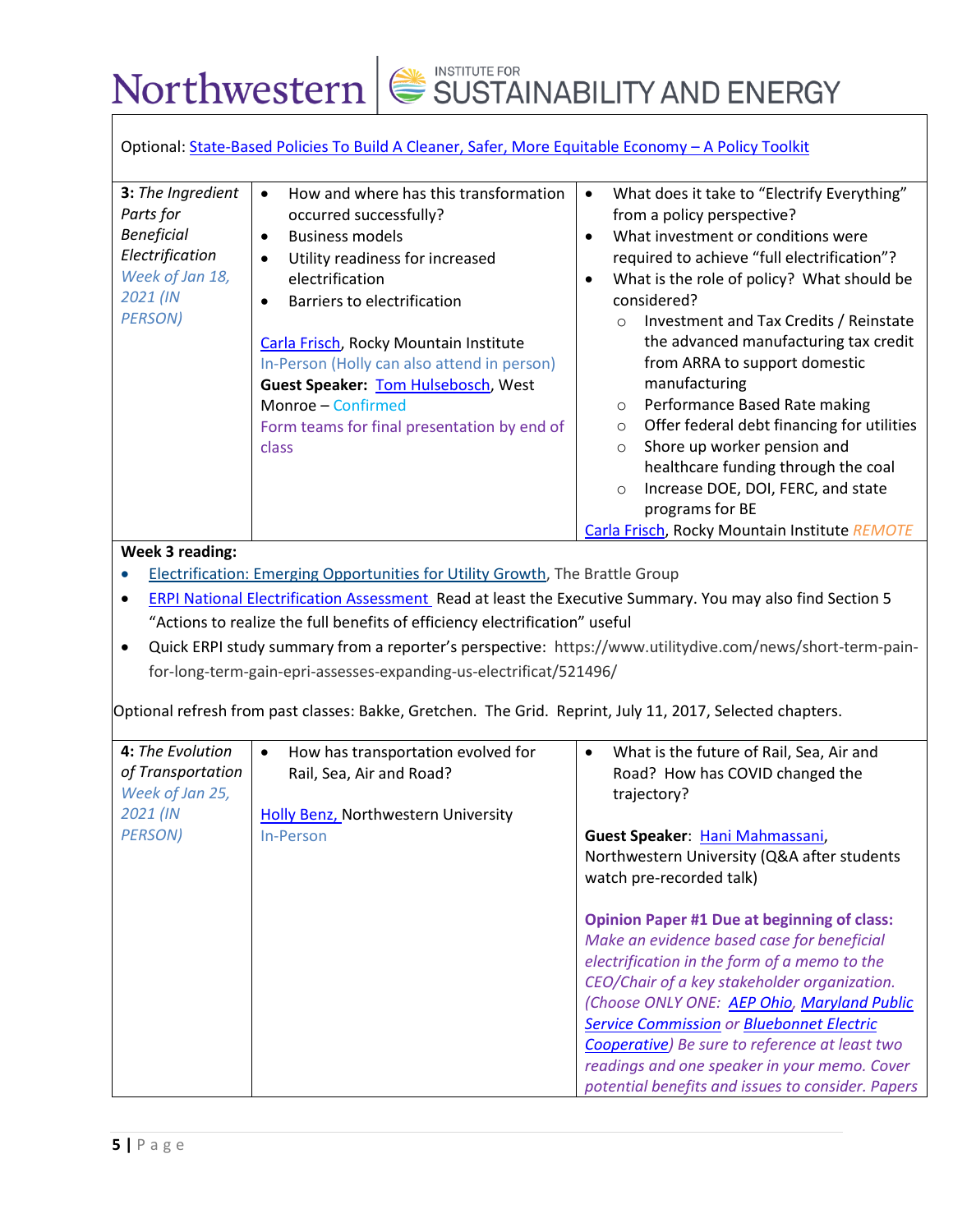![](_page_5_Picture_0.jpeg)

| should be $3 - 4$ pages in length, maximum of 5 |  |  |
|-------------------------------------------------|--|--|
| pages.                                          |  |  |

#### **Week 4 reading:**

#### Required Reading:

- "The Future of Mobility" (all)
- "Rewiring America Field Manual" p. 1-16 (Intro), 36, 39, 58-62 (batteries), 88-90 (vehicles), 115 (utilities), 118- 120 (batteries, air travel, AV), 123-128 (for fun)
- Watch Hani Mahmassani talk on Transportation **before** class on Jan 26 (see pdf of presentation for reference) Optional
- 40 Years of Transportation Deregulation: Airlines, Railroads, Trucking, Intercity Buses (p. 1-11)
- 2017 [NREL Electrification Futures Study Technical Report 70485 -](https://canvas.northwestern.edu/courses/133186/modules/items/1773124) End-Use Electric Technology Cost.pdf (p. 7- 34, Transportation)
- Bade, Gavin. "*[The oil industry vs. the electric car](https://www.politico.com/story/2019/09/16/oil-industry-electric-car-1729429)*". Politico, September 16, 2019
- 2020 Feb [rap-roadmap-electric-transportation-legislative-options-2020-february.pdf](https://canvas.northwestern.edu/courses/133186/modules/items/1800411)
- 2017 [NREL Electrification Futures Study Technical Report 70485 -](https://canvas.northwestern.edu/courses/133186/modules/items/1773124) End-Use Electric Technology Cost.pdf
- 2016 [EPA Port Electrification.pdf](https://canvas.northwestern.edu/courses/133186/modules/items/1804004)
- 2016 [ICF energy-beneficial-electrification-port-electrification.pdf](https://canvas.northwestern.edu/courses/133186/modules/items/1804005)

| <b>5</b> : Fundamentals<br>of EV markets &<br>cars Week of Feb<br>1, 2021 (IN<br><b>PERSON)</b> | <b>Global Trends</b> $-$ what are the global<br>$\bullet$<br>trends on cars? How does that impact<br>the N. American market?<br><b>Regulation (Stick) - Paris Climate</b><br>$\bullet$<br>Accord, California, 2030 Districts; what<br>impact do EVs have on GHG / energy<br>efficiency?<br><b>Market Incentives - How are tax credits</b><br>$\bullet$<br>and other incentives structured to get<br>people into cars?<br>The Chicken / Egg challenge for EVs<br>$\bullet$<br><b>Holly Benz, Northwestern University</b><br>In-Person<br>Sue Gander, Electrification Coalition | <b>Technology</b> – how have EVs evolved? How<br>$\bullet$<br>is the newest Honda different than the first<br>generation Leaf? What does the roadmap<br>for EVs look like? How do PHEVs / EVs<br>work? What is different from ICE?<br><b>Customer Experience &amp; Education - how</b><br>do drivers learn about EVs? What tools do<br>dealers and other stakeholders offer to<br>help buyers understand the value<br>proposition? For private owners &<br>rideshare drivers – do EVs make sense?<br>How is this different for buses & trucks?<br>Guest Speakers - Confirmed: Kelly Helfrich,<br>GM Electric Vehicle Grid Integration and<br>Strategy Manager; Alex Keros, Lead Architect,<br>EV Infrastructure, GM |
|-------------------------------------------------------------------------------------------------|-------------------------------------------------------------------------------------------------------------------------------------------------------------------------------------------------------------------------------------------------------------------------------------------------------------------------------------------------------------------------------------------------------------------------------------------------------------------------------------------------------------------------------------------------------------------------------|---------------------------------------------------------------------------------------------------------------------------------------------------------------------------------------------------------------------------------------------------------------------------------------------------------------------------------------------------------------------------------------------------------------------------------------------------------------------------------------------------------------------------------------------------------------------------------------------------------------------------------------------------------------------------------------------------------------------|
| $M/L = 1.05$ and $M/L = 1$                                                                      |                                                                                                                                                                                                                                                                                                                                                                                                                                                                                                                                                                               |                                                                                                                                                                                                                                                                                                                                                                                                                                                                                                                                                                                                                                                                                                                     |

#### **Week 5 reading:** Required Reading

- *Achieve Toolkit (Aug 2020)*
- RAP Roadmap (Feb 2020)
- *[Bain Brief: Electric & Automomous Vehicles: The Future is Now](file:///C:/Users/htbenz/Box/MASTERS/CURRICULUM/SYLLABI/ISEN%20422%20-%20Electrify%20Everything/•%09bain_brief_electric_and_autonomous_vehicles_the_future_is_now.pdf) (2020)*
- *[World Economic Forum: Electric Vehicles for Smarter Cities](http://www3.weforum.org/docs/WEF_2018_%20Electric_For_Smarter_Cities.pdf) (2018)*
- *[The Road Ahead for e-mobility](https://www.mckinsey.com/~/media/McKinsey/Industries/Automotive%20and%20Assembly/Our%20Insights/The%20road%20ahead%20for%20e%20mobility/The-road-ahead-for-e-mobility-vF.pdf) (2020)*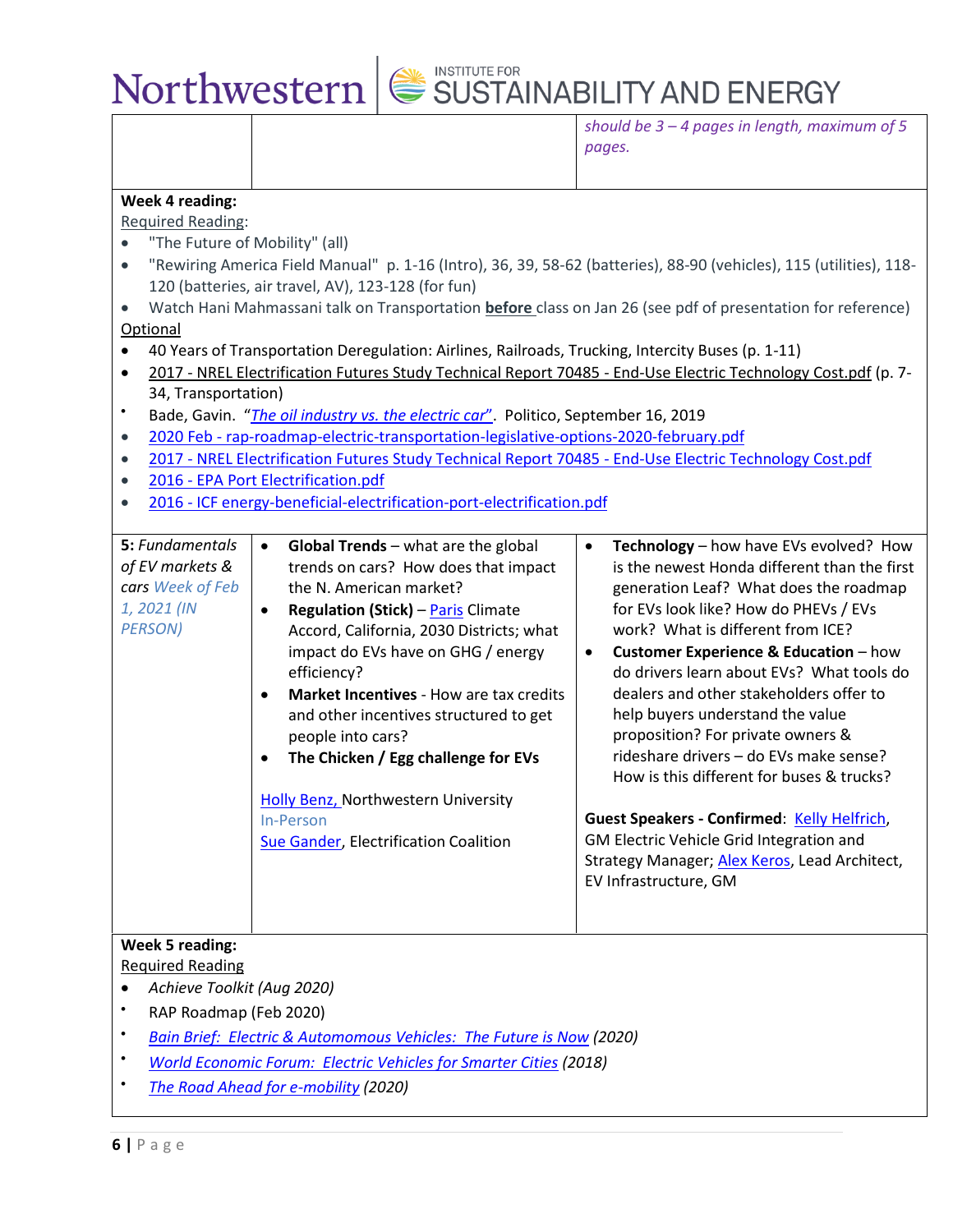| $\bullet$              | Tony Seba - Dec 2020                                                                                                                                    |                                                                                        |  |  |
|------------------------|---------------------------------------------------------------------------------------------------------------------------------------------------------|----------------------------------------------------------------------------------------|--|--|
| $\bullet$              | 2020 - bain brief electric and autonomous vehicles the future is now.pdf                                                                                |                                                                                        |  |  |
| $\bullet$              | 2018 - WEF_2018_Electric_For_Smarter_Cities.pdf                                                                                                         |                                                                                        |  |  |
| $\bullet$              | 2019 - McKinsey - Making-electric-vehicles-profitable.pdf                                                                                               |                                                                                        |  |  |
| $\bullet$              | 2020 - McKinsey - The-road-ahead-for-e-mobility-vF.pdf                                                                                                  |                                                                                        |  |  |
|                        |                                                                                                                                                         |                                                                                        |  |  |
| Optional               |                                                                                                                                                         |                                                                                        |  |  |
|                        | <b>Electric Vehicle Basics   Department of Energy</b>                                                                                                   |                                                                                        |  |  |
|                        | <b>BNEF Predictions for 2021</b>                                                                                                                        |                                                                                        |  |  |
|                        | 2020 - BEV adoption in regions without strong policies.pdf                                                                                              |                                                                                        |  |  |
|                        | Politico - Oil Industry vs. Electric Car                                                                                                                |                                                                                        |  |  |
|                        |                                                                                                                                                         |                                                                                        |  |  |
| 6: Fundamentals        | $\bullet$<br><b>Technology</b> – what are the types of EV                                                                                               | <b>Business Models &amp; Costs - who owns</b><br>$\bullet$                             |  |  |
| of EV charging &       | chargers? Who makes them? How                                                                                                                           | chargers? What does EV charging cost?                                                  |  |  |
| utility                | many companies are out there? How do                                                                                                                    | Regulation - Who is allowed to own EV<br>$\bullet$                                     |  |  |
| distribution           | chargers work? How are the wall                                                                                                                         | charging? How is it regulated / legislated?                                            |  |  |
| Week of Feb 8,         | chargers different from chargers in cars                                                                                                                | Does it vary state to state?                                                           |  |  |
| 2021 (IN               | or charging pads? What technologies                                                                                                                     |                                                                                        |  |  |
| <b>PERSON)</b>         | are in development? What is the<br><b>Guest Speaker: Tom Ashley, Greenlots</b>                                                                          |                                                                                        |  |  |
|                        | relative importance of SW vs HW for<br><b>REMOTE - Confirmed</b>                                                                                        |                                                                                        |  |  |
|                        | both cars and charging?                                                                                                                                 |                                                                                        |  |  |
|                        |                                                                                                                                                         |                                                                                        |  |  |
|                        | <b>Holly Benz, Northwestern University</b>                                                                                                              |                                                                                        |  |  |
|                        | In-Person;                                                                                                                                              |                                                                                        |  |  |
| <b>Week 6 reading:</b> |                                                                                                                                                         |                                                                                        |  |  |
|                        | 2018 - McKinsey - Charging-ahead-electric-vehicle-infrastructure-demand-final.pdf                                                                       |                                                                                        |  |  |
| $\bullet$              | 2020 - McKinsey - Charging-electric-vehicle-fleets-how-to-seize-the-emerging-opportunity-FINAL.pdf                                                      |                                                                                        |  |  |
| $\bullet$              | 2020 - RMI-EV-Charging-Infrastructure-Costs.pdf<br>2020 - NREL - Evolution of Plug-In Electric Vehicle Charging Infrastructure in the United States.pdf |                                                                                        |  |  |
|                        | 2017 - NREL EV Charging Infrastructure Analysis.pdf                                                                                                     |                                                                                        |  |  |
|                        | <b>Electric Vehicle Infrastructure Projection Tool</b>                                                                                                  |                                                                                        |  |  |
|                        |                                                                                                                                                         |                                                                                        |  |  |
| 7: Economics of        | Economics-                                                                                                                                              | <b>Adjacent Trends in Transportation: Electric</b>                                     |  |  |
| electrification,       | The EV value chain - who makes<br>$\bullet$                                                                                                             | Mobility, Connected Mobility, Autonomous                                               |  |  |
| fleets, trucks &       | money? How?                                                                                                                                             | Mobility                                                                               |  |  |
| other mobility         | The EV charging value chain - who<br>$\bullet$                                                                                                          | Personal mobility / bikes                                                              |  |  |
| markets                | makes money? How?                                                                                                                                       | Remote working<br>$\bullet$                                                            |  |  |
| Week of Feb 15,        | How does this vary for light / medium /<br>$\bullet$                                                                                                    | Ride Share / Car Share<br>$\bullet$                                                    |  |  |
| 2021 (IN               | heavy duty? Who will fund EV charging                                                                                                                   | Autonomous<br>$\bullet$                                                                |  |  |
| <b>PERSON)</b>         | infrastructure?                                                                                                                                         | Heavy duty vehicles / Trucking<br>$\bullet$                                            |  |  |
|                        |                                                                                                                                                         |                                                                                        |  |  |
|                        |                                                                                                                                                         |                                                                                        |  |  |
|                        | <b>Environmental Mitigation Trust</b><br>$\circ$                                                                                                        | Other solutions such as Lillium, air taxi<br>$\bullet$                                 |  |  |
|                        | <b>Electrify America</b><br>$\circ$                                                                                                                     | service                                                                                |  |  |
|                        | <b>Utility Filings</b><br>$\circ$                                                                                                                       |                                                                                        |  |  |
|                        | <b>DOT</b><br>O                                                                                                                                         | Guest Speaker: Mary Joyce, UL, Group VP                                                |  |  |
|                        | Private / non-profit funds<br>$\circ$<br><b>Holly Benz, Northwestern University</b>                                                                     | Global Vice President & General Manager;<br>Mobility & Automotive Division - Confirmed |  |  |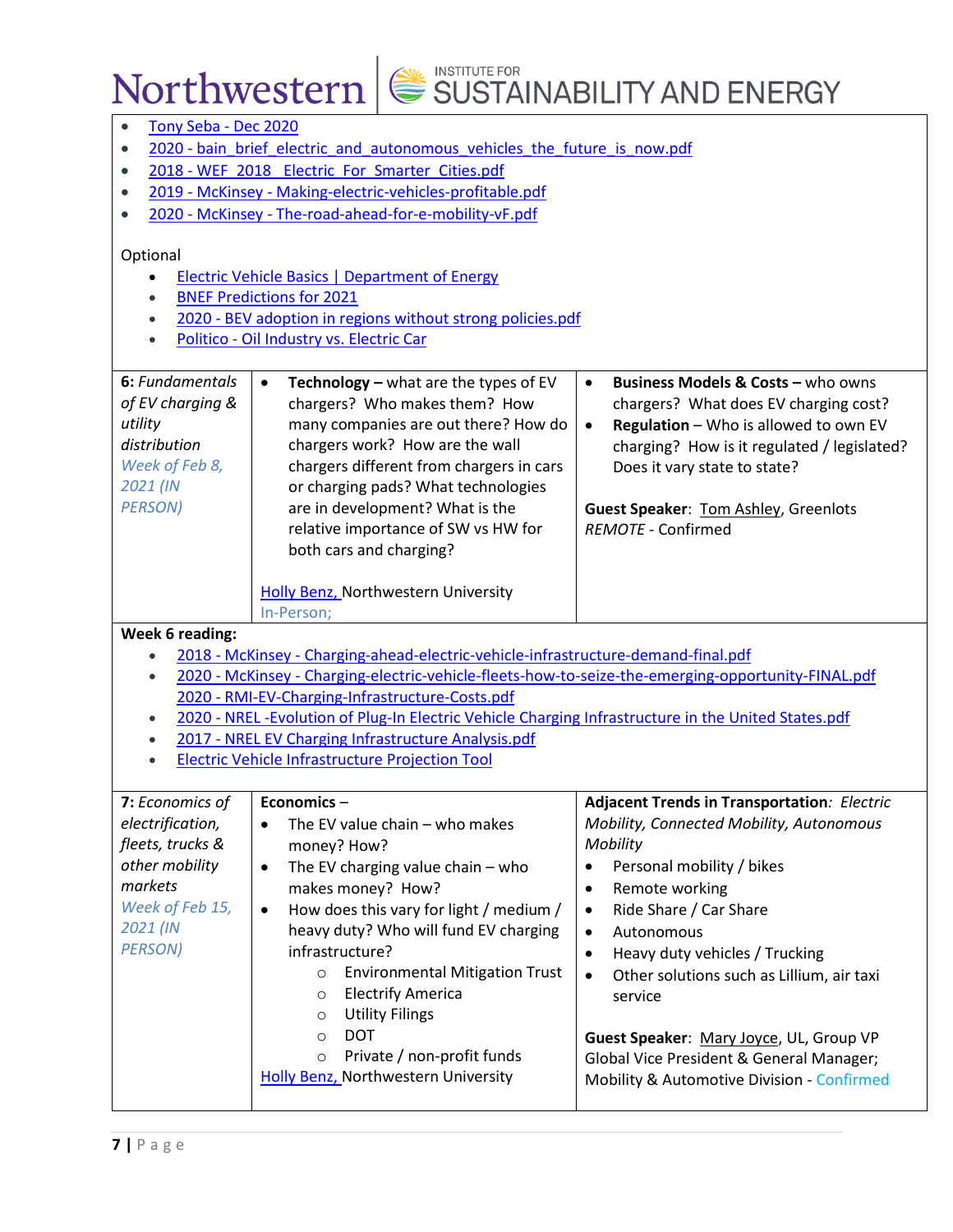|                                                                                                                                            | In-Person; Yann Kulp, EIQ Mobility /<br><b>NextEra Energy - Confirmed</b>                                                                                                                                                                                                                                                                                                                                                                                                                 | <b>Opinion Paper #2 Due at beginning of class:</b><br>What is the most disruptive component of the                                                                                                                                                                                                                                                    |
|--------------------------------------------------------------------------------------------------------------------------------------------|-------------------------------------------------------------------------------------------------------------------------------------------------------------------------------------------------------------------------------------------------------------------------------------------------------------------------------------------------------------------------------------------------------------------------------------------------------------------------------------------|-------------------------------------------------------------------------------------------------------------------------------------------------------------------------------------------------------------------------------------------------------------------------------------------------------------------------------------------------------|
|                                                                                                                                            |                                                                                                                                                                                                                                                                                                                                                                                                                                                                                           | EV market for the economy, regulation or social<br>norms / consumers?                                                                                                                                                                                                                                                                                 |
| <b>Week 7 reading:</b>                                                                                                                     |                                                                                                                                                                                                                                                                                                                                                                                                                                                                                           |                                                                                                                                                                                                                                                                                                                                                       |
|                                                                                                                                            | Charging Electric Vehicle Fleets: How to Seize the Opportunity, 2020.                                                                                                                                                                                                                                                                                                                                                                                                                     |                                                                                                                                                                                                                                                                                                                                                       |
|                                                                                                                                            | <b>Making Electrical Vehicles Profitable, 2019.</b>                                                                                                                                                                                                                                                                                                                                                                                                                                       |                                                                                                                                                                                                                                                                                                                                                       |
|                                                                                                                                            | Further reading to be assigned                                                                                                                                                                                                                                                                                                                                                                                                                                                            |                                                                                                                                                                                                                                                                                                                                                       |
| 8: Building<br>Electrification -<br><b>Electric Heating</b><br>& other BE<br>technologies<br>Week of Feb 22,<br>2021 (IN<br><b>PERSON)</b> | What are the opportunities in Building<br>$\bullet$<br>Electrification?<br>Heating<br>$\circ$<br><b>Hot Water</b><br>$\circ$<br><b>Other Shifts</b><br>$\Omega$<br>What supports are needed for building<br>electrification (technical, regulatory,<br>financial)?<br>Carla Frisch, Rocky Mountain Institute<br>In-Person<br>Review of expectations for final<br>presentations on Risks & Opportunities in<br><b>Beneficial Electrification; including final</b><br>presentation schedule | Where has Building Electrification proven<br>$\bullet$<br>successful?<br>What are the risks?<br>$\bullet$<br>How can we be sure that (clean) electrical<br>$\bullet$<br>supply will be available, reliable and<br>resilient?<br>Guest Speaker: CMC Energy - Blaine Fox, CMC<br>Energy - TBC; ComEd Low Moderate Income<br>Cold Weather Heat Pump Case |
| Week 8 reading:                                                                                                                            | Click through the live charts: https://rmi.org/insight/the-impact-of-fossil-fuels-in-buildings/                                                                                                                                                                                                                                                                                                                                                                                           |                                                                                                                                                                                                                                                                                                                                                       |
|                                                                                                                                            | Skim: Gas Stoves: Health and Air Quality Impacts and Solutions                                                                                                                                                                                                                                                                                                                                                                                                                            |                                                                                                                                                                                                                                                                                                                                                       |
|                                                                                                                                            | Skim for perspective: https://www.aga.org/research/reports/implications-of-policy-driven-residential-                                                                                                                                                                                                                                                                                                                                                                                     |                                                                                                                                                                                                                                                                                                                                                       |
| electrification/                                                                                                                           |                                                                                                                                                                                                                                                                                                                                                                                                                                                                                           |                                                                                                                                                                                                                                                                                                                                                       |
|                                                                                                                                            | Optional: Beneficial Electrification and Energy Efficiency Policy, ACEEE.                                                                                                                                                                                                                                                                                                                                                                                                                 |                                                                                                                                                                                                                                                                                                                                                       |
| 9: Industrial<br>Electrification<br><b>Week of March</b><br>1, 2021 (IN<br><b>PERSON)</b>                                                  | What are the opportunities in Industrial<br>$\bullet$<br><b>Electrification?</b><br>Potential: today, about 20<br>$\circ$<br>percent of the energy<br>consumed in industry is<br>electricity; could get to 50%<br>with current technology<br>What supports are needed for industrial<br>electrification (technical, regulatory,<br>financial)?                                                                                                                                            | Where has Industrial Electrification proven<br>$\bullet$<br>successful?<br>What are the risks?<br>$\bullet$<br>How can we be sure that (clean) electrical<br>$\bullet$<br>supply will be available, reliable and<br>resilient?<br>Guest Speaker: Maaike Witteveen,<br>Engagement Manager at McKinsey, Energy                                          |
|                                                                                                                                            | Carla Frisch, Rocky Mountain Institute<br><b>In-Person</b>                                                                                                                                                                                                                                                                                                                                                                                                                                | Insights - Confirmed<br><b>FINAL PAPER (Group Assignment) Due at</b><br>beginning of class: What are the risks and                                                                                                                                                                                                                                    |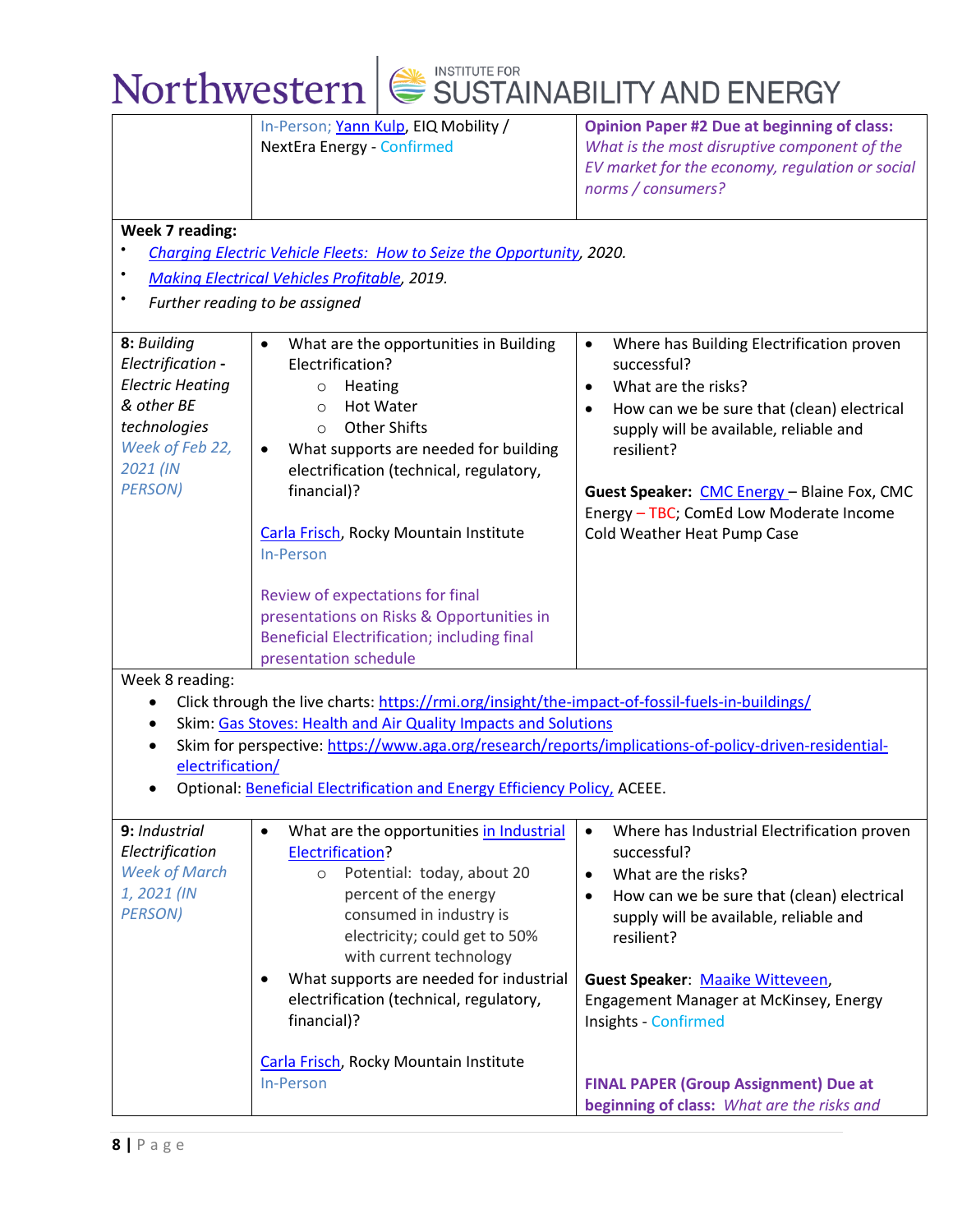![](_page_8_Picture_0.jpeg)

*opportunities associated with driving a single aspect of electrification? [choose one of electricity, transportation, buildings, or industry and at least one of technology, policy, or finance]*

**Week 9 reading:**

[Electrification of Industry: Summary of Electrification Futures Study Industrial Sector Analysis.](https://www.nrel.gov/docs/fy18osti/72311.pdf) Colin McMillan September 2018

[Heating Electrification & Rate Design](file:///C:/Users/htbenz/Box/MASTERS/CURRICULUM/SYLLABI/ISEN%20422%20-%20Electrify%20Everything/•%09https:/www.raponline.org/knowledge-center/heating-electrification-rate-design/)

[Beneficial Electrification Commercial & Industrial Case Studies](https://www.cooperative.com/programs-services/bts/Pages/TechSurveillance/Beneficial-Electrification-CI-Case-Studies.aspx)

Choose one case study to skim: Forklifts, Rock crushing equipment, Cooking equipment, Irrigation systems, Space heating in schools, Dairy water heating, Natural Gas pipeline compressor stations

| <b>10: Presentations</b><br>- Risks &<br>Opportunities in<br><b>Beneficial</b><br>Electrification<br><b>Week of March</b><br>8, 2021 (IN<br><b>PERSON</b> ) | Each student team should be prepared to<br>give an oral presentation on a major risk or<br>opportunity (linked to their paper $-x2$<br>presentations of 40 min each including<br>Q&A)<br><b>Holly Benz, Northwestern University</b><br>In-Person<br>Carla Frisch, Rocky Mountain Institute<br><b>REMOTE</b> | Each student team should be prepared to give<br>an oral presentation on a major risk or<br>opportunity (linked to their paper $-x2$<br>presentations of 40 min each including Q&A)<br>Holly Benz, Northwestern University<br>In-Person<br>Carla Frisch, Rocky Mountain Institute<br><b>REMOTE</b> |
|-------------------------------------------------------------------------------------------------------------------------------------------------------------|-------------------------------------------------------------------------------------------------------------------------------------------------------------------------------------------------------------------------------------------------------------------------------------------------------------|---------------------------------------------------------------------------------------------------------------------------------------------------------------------------------------------------------------------------------------------------------------------------------------------------|
| <b>11: Presentations</b><br>- Risks &<br>Opportunities in<br><b>Beneficial</b><br>Electrification<br><b>Week of March</b><br>15, 2021 (IN<br><b>PERSON)</b> | Remaining presentations (x2 @ 40min<br>each)<br>During Finals week March 15-19<br>Holly Benz, Northwestern University<br>In-Person<br>Carla Frisch, Rocky Mountain Institute<br><b>REMOTE</b>                                                                                                               |                                                                                                                                                                                                                                                                                                   |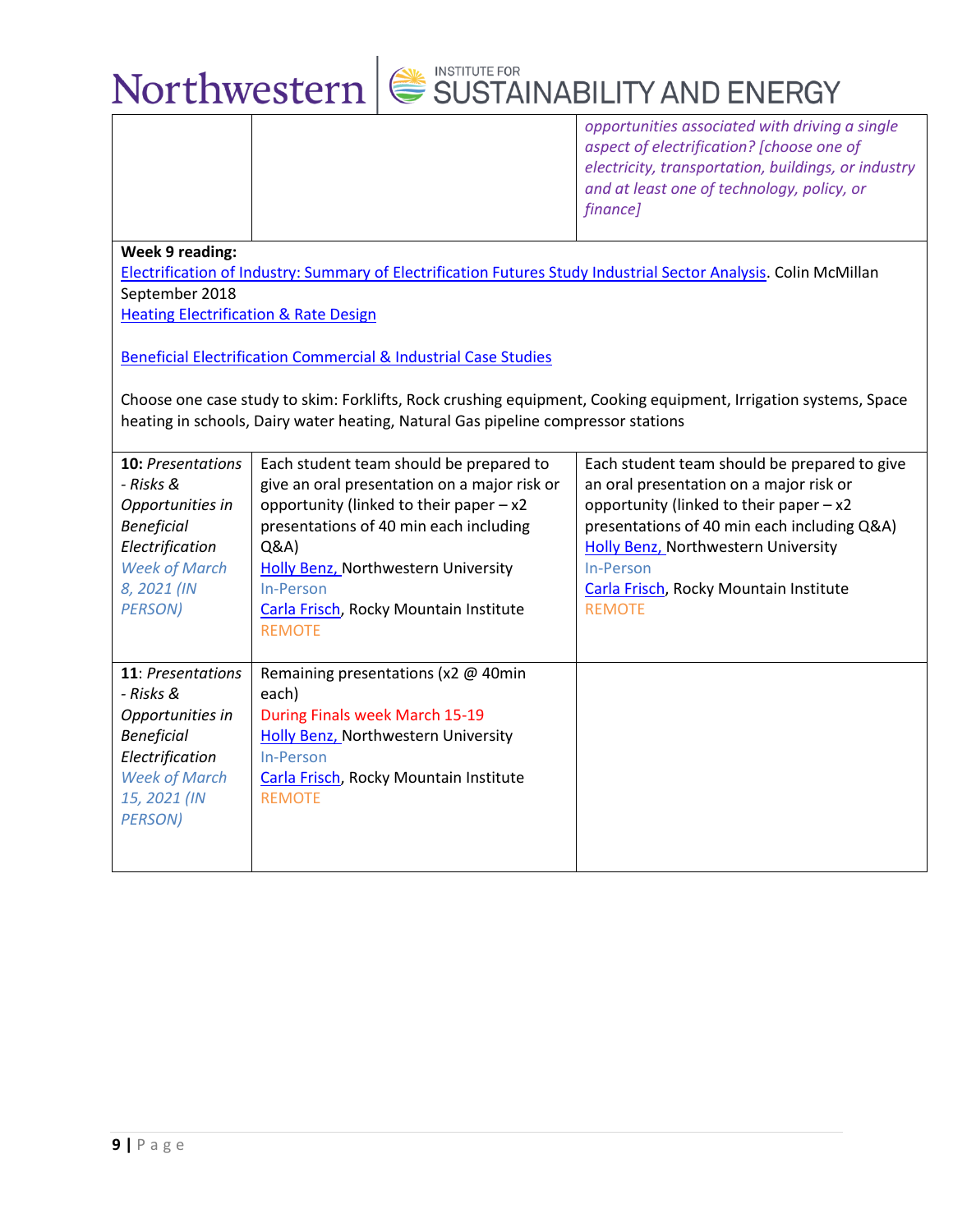SUSTAINABILITY AND ENERGY

**Northwestern University Policies & Resources**

#### **Grading/Assessment**

All questions and problems regarding grades must be presented in writing within one week after the test, homework, or project has been returned. The grading scale is fixed, please do not wait until the end of the quarter if you are concerned about the direction of your grade. Grades will be assigned based on all the work you have completed during the semester using the following scale:

| A    | 93.333 to 100    | C                    | 73.333 to 76.666 |
|------|------------------|----------------------|------------------|
| А-   | 90,000 to 93,333 | $\mathsf{C}\text{-}$ | 70,000 to 73,333 |
| B+   | 86.666 to 90.000 | D+                   | 66,666 to 70,000 |
| В    | 83.333 to 86.666 | D                    | 63.666 to 66.666 |
| B-   | 80,000 to 83,333 | D-                   | 60,000 to 63,333 |
| $C+$ | 76,666 to 80,000 | F                    | < 60.000         |

#### **COVID-19 Implications**

Students must follow all University policies and procedures surrounding COVID-19. This includes, but is not limited to:

- [Masks:](https://www.northwestern.edu/coronavirus-covid-19-updates/academics/instructional-spaces/behaviors-expectations/covid-19-guidelines.html#masks) Northwestern requires community members to wear masks in all campus public and shared environments, including outdoor spaces and instructional spaces.
	- $\circ$  Disposable face masks will be available at identified building entrances in all campus buildings.
	- $\circ$  Clear face coverings may be worn to improve ability to read lips; if an accommodation is needed, please contact [Accessible NU](https://www.northwestern.edu/accessiblenu/) (students) or [Office of Equity](https://www.northwestern.edu/equity/) (faculty).
	- $\circ$  Face shields are no longer allowed as an alternative to a face mask, per guidance from the CDC and Northwestern Medicine. This includes instructional spaces regardless of social distancing.
- [Social Distancing:](https://www.northwestern.edu/coronavirus-covid-19-updates/academics/instructional-spaces/behaviors-expectations/covid-19-guidelines.html#physical) Physical distancing of at least 6 feet must also be maintained where possible. Classroom occupancy has been adjusted and signage has been placed around buildings to facilitate social distancing.
- [Hand Washing:](https://www.northwestern.edu/coronavirus-covid-19-updates/university-status/expectations/guidelines/cleaning-disinfecting-hygiene/index.html) Across the University, community members are expected to maintain responsible personal hygiene. Hands should be washed frequently, faces should be covered when sneezing or coughing, and individuals should not come to campus if they are sick. Limiting the touching of shared surfaces reduces the spread of the virus.
- Seating Chart: To facilitate contact tracing, should it occur, MSES will create a seating chart for each course and post it on the course Canvas page. Please be sure to sit in your assigned seat.
- [Symptom Tracker:](https://www.northwestern.edu/coronavirus-covid-19-updates/health/health-monitoring/symptom-tracker/index.html) Completing your daily symptom check and staying home if you have any symptoms are important steps to fostering a healthy campus environment. Faculty, students, staff and visitors are expected to use the web app for daily health monitoring on days they come to campus.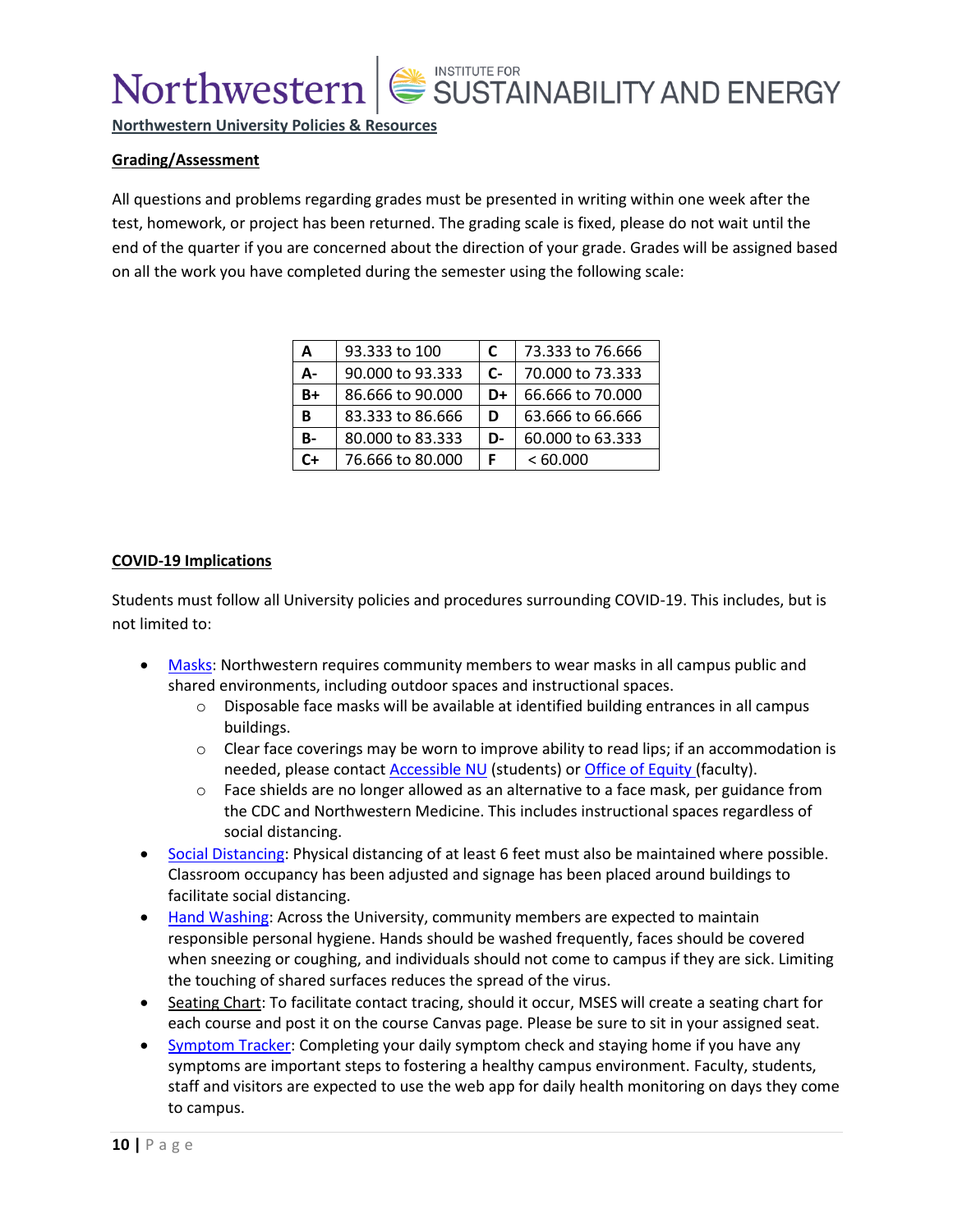- [COVID Testing:](https://www.northwestern.edu/coronavirus-covid-19-updates/health/testing/graduate-professional-students.html) As noted below, ALL graduate students must receive a negative test during Wildcat Wellness and before starting in-person classes on January 19. Throughout the semester we expect MSES students to be tested weekly or bi-weekly. Please abide by the email reminders you receive from the testing center.
- [Wildcat Wellness:](https://www.northwestern.edu/coronavirus-covid-19-updates/health/wildcat-wellness/index.html) The University will again hold a Wildcat Wellness period from Jan 4 through January 17. During this time ALL graduate students must be tested for COVID-19 and ALL classes will be held remotely.
- Review Student Expectations [here.](https://www.northwestern.edu/coronavirus-covid-19-updates/academics/instructional-spaces/behaviors-expectations/new-responsibilities.html#student)

It is also the policy of the MSES Program that all lectures will be recorded and offered in a synchronous, hybrid format. In Winter Quarter 2021 this means that students are expected to attend class in-person on Mondays and Tuesdays and that class will be held completely remote on Wednesdays and Thursdays. On in-person days there will always be a synchronous Zoom option for any students that feel ill or are uncomfortable coming to class. If the professor needs to alter this schedule, they will aim to announce the changes at least 24 hours in advance.

#### **Expectations for Class Participation**

Being prepared for class is about more than just showing up, it's also about making sure you've completed the readings, homework, etc. so that you are able to make thoughtful contributions during class. Sitting silently and/or being unprepared can damage your participation grade. When in a virtual class, we expect students to keep their camera and mute on as much as possible. When in the classroom, we expect students to keep their phones off and put away.

### **Academic Integrity**

Academic integrity is taken very seriously at Northwestern. Students are responsible for reading and understanding Northwestern's Academic Integrity policies. All suspected violations will be reported to the McCormick College of Engineering's Dean's Office. These include cheating, plagiarism, fabrication, unfair advantage, unauthorized collaboration, and aiding and abetting of academic dishonesty. Students found in violation of academic integrity may receive a zero on the assignment or a failing grade for the course, and may be suspended or permanently expelled from the University. See [Academic Integrity: A](https://www.northwestern.edu/provost/policies/academic-integrity/Academic-Integrity-Guide-August-2019.pdf)  [Basic Guide](https://www.northwestern.edu/provost/policies/academic-integrity/Academic-Integrity-Guide-August-2019.pdf) for more information.

#### **AccessibleNU and Disability Accommodations**

Any student requesting accommodations related to a disability or any other condition is required to register with AccessibleNU (847-467-5530) and provide professors with an accommodation notification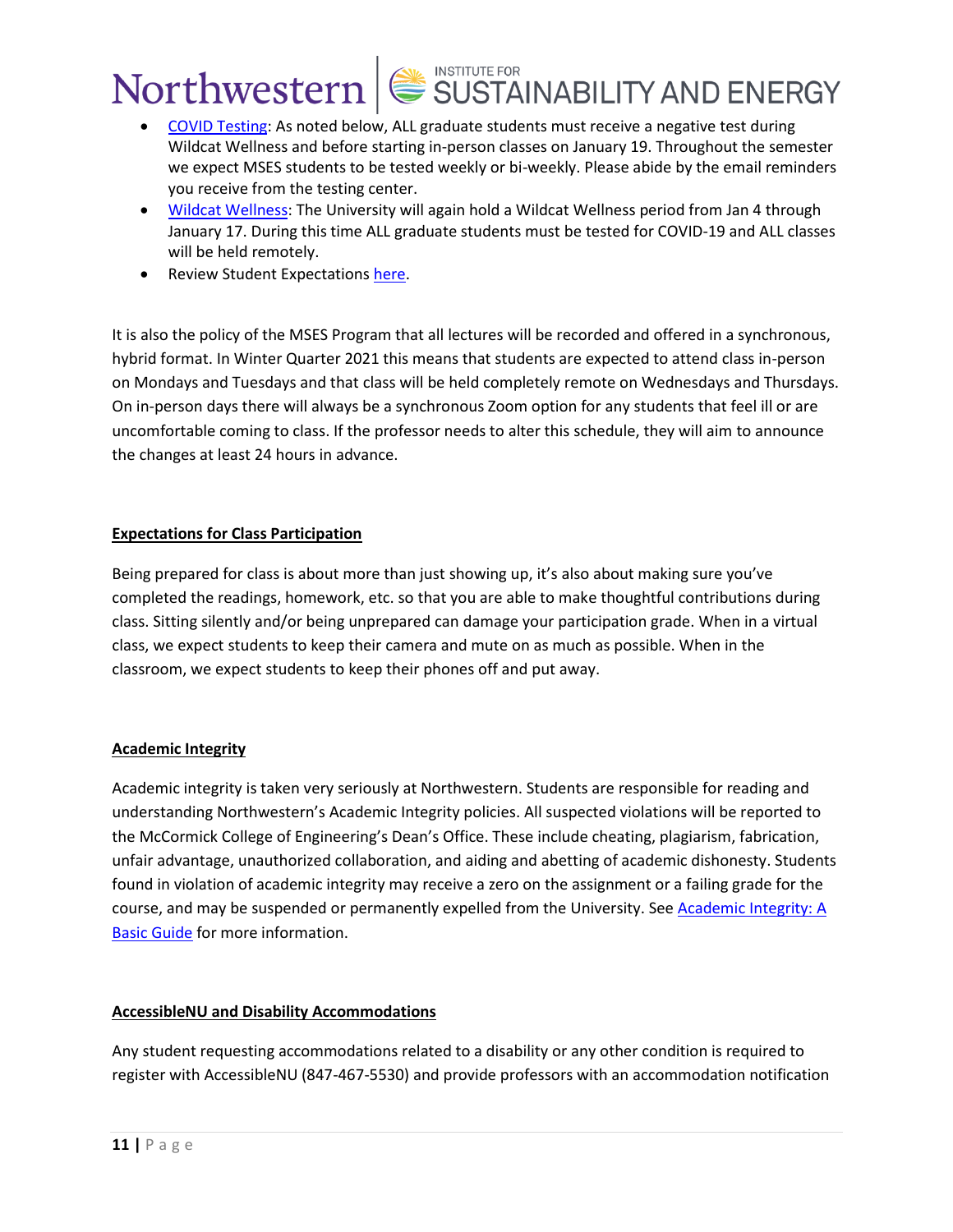from AccessibleNU, preferably within the first two weeks of class. All information will remain confidential. See the **AccessibleNU** website for more information.

#### **Illness and Medical Leave of Absence**

Review the University's [policy](https://www.northwestern.edu/healthservice-evanston/policies/academic-work-missed-for-medical-reasons/index.html) on missing academic work due to illness. Your instructor cannot waive an assignment missed due to illness unless the illness can be verified (e.g., by University Health Services or other licensed health professsionals).

#### **Discrimination and Sexual Harassment**

Northwestern's Policies on Discrimination, Harassment, and Sexual Harassment apply to all members of the University community, including students, staff, faculty, and third parties. Any student, staff, faculty member, or third party who believes that they have been discriminated against or harassed on the basis of their race, color, religion, national origin, sex, sexual orientation, gender identity, gender expression, pregnancy, parental status, marital status, age, disability, citizenship, veteran status, genetic information or any other classification protected by law, should contact the Office of Equity at (847) 467- 6571. Additional information about the University's discrimination and harassment policies, including the campus resources available to assist individuals with discrimination or harassment concerns, is available online on the [Office of Equity Website.](https://www.northwestern.edu/equity/) Students, staff, and faculty who report harassment, discrimination, or sexual misconduct are also protected under the [University's Policy on](https://policies.northwestern.edu/docs/non-retaliation-policy-FINAL.pdf) Non-Retaliation.

#### **Sexual Misconduct and Reporting**

Northwestern University is committed to fostering an environment where students are safe and free from sexual misconduct. [Confidential resources a](https://www.northwestern.edu/sexual-misconduct/get-help/confidential-support.html)re available to those who have experienced sexual misconduct. Faculty and instructors are not confidential resources and are required to report incidents of sexual misconduct, whether discussed in your assignments or in person, to the Office of Equity, which can provide information about resources and options. We encourage students who have experienced sexual misconduct to talk with someone to get support. For more information, including how to request interim protective measures and academic accommodations or file a complaint, see the [Get Help](https://www.northwestern.edu/sexual-misconduct/get-help/index.html) page.

#### **Other Resources**

Students can find useful resources for safety and security, academic support, and mental and physical health and well-being at the [NUhelp website.](https://www.northwestern.edu/nuhelp/)